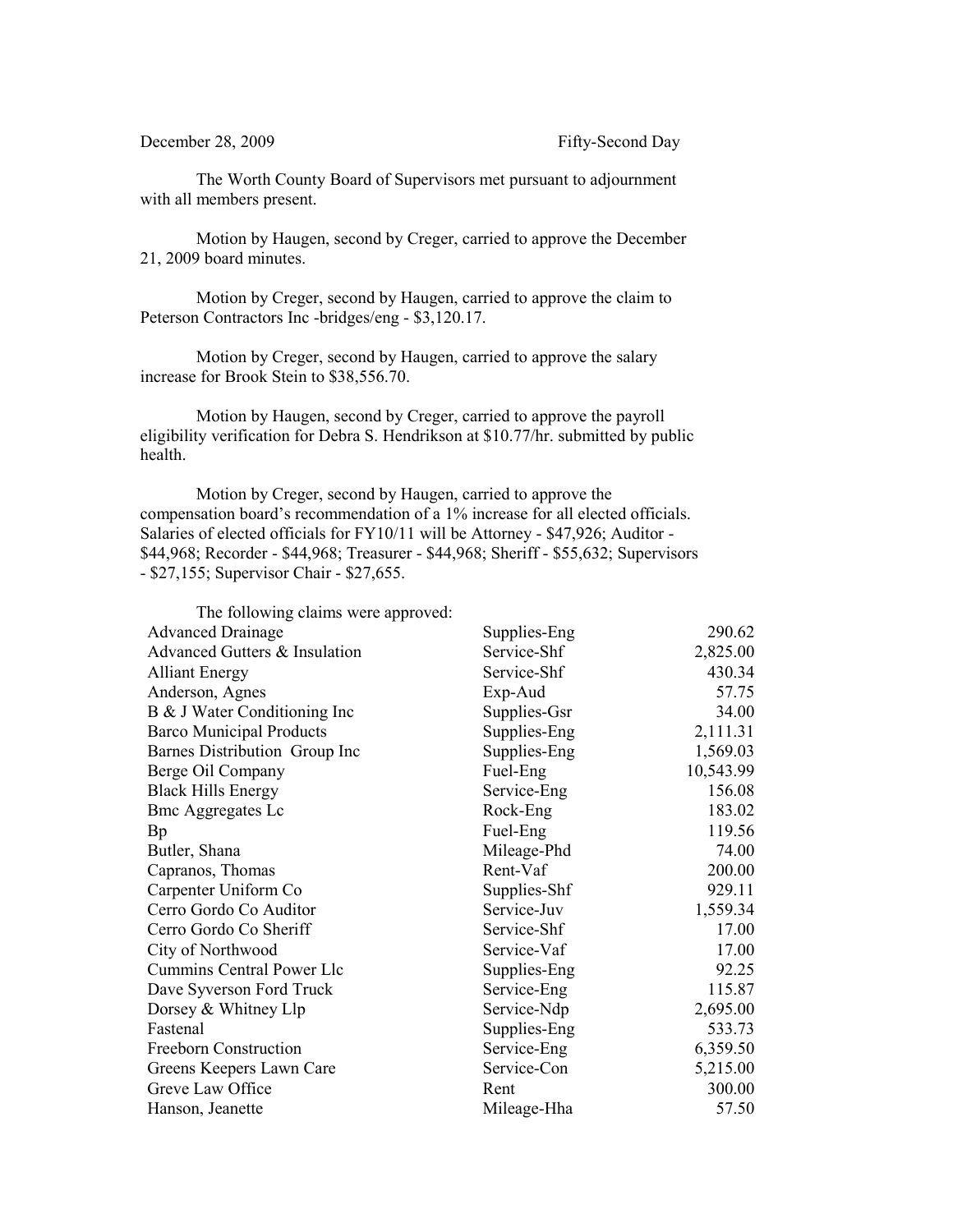| Hawkeye Foodservice Dist           | Supplies-Shf      | 46.60     |
|------------------------------------|-------------------|-----------|
| Henry M. Adkins & Son Inc.         | Service-Aud       | 1,980.00  |
| Huber Supply Co                    | Supplies-Eng      | 334.40    |
| Huebner, Cheryl                    | Mileage-Phd       | 73.90     |
| 135/105 Welcome Center Inc.        | H/M Tax-Ndp       | 4,004.85  |
| Ia Environmental Health Assoc      | Dues-San          | 20.00     |
| <b>Interstate Motor Trucks</b>     | Service-Eng       | 8,952.77  |
| Iowa Dept of Public Health         | Vital Records-Rec | 67.50     |
| Iowa State Sheriff's & Deputies    | Dues-Shf          | 380.00    |
| Isac Group Health                  | Cobra Ins Premium | 1,289.00  |
| Johnson, Hal                       | Rent              | 940.00    |
| Johnson, Teresa                    | Mileage-Phd       | 91.00     |
| Kaman Industrial Technologies      | Supplies-Eng      | 1,731.07  |
| Krumm, Margaret                    | Exp-Aud           | 31.80     |
| Low's Standard                     | Fuel-Asr          | 21.50     |
| Mail Services Llc                  | Service-Trs       | 240.44    |
| Marshall & Swift Inc               | Supplies-Gsr      | 14.93     |
| Martin Marietta Aggregates         | Rock-Eng          | 2,856.66  |
| <b>Mason City Business Systems</b> | Service-Trs       | 84.69     |
| Matt Parrott & Sons Co             | Supplies-Dap      | 100.01    |
| May, Dennis                        | Mileage-Sup       | 244.80    |
| Mc Clure Engineering Co            | Service-Cap       | 225.00    |
| <b>Midwest Technology Services</b> | Service-Dap       | 75.00     |
| Myli, Diane                        | Mileage-Phd       | 82.85     |
| Niacog                             | Supplies-Aud      | 125.00    |
| Northwood Electric Inc             | Service-Eng       | 85.63     |
| Northwood Fire Department          | Elections-Aud     | 100.00    |
| Paetec                             | Service-Eng       | 6.01      |
| Pathology Associates               | Service-Mex       | 200.00    |
| <b>Pitney Bowes</b>                | Service-Dap       | 361.29    |
| Prazak, Edie                       | Mileage-Hha       | 16.00     |
| Pritchard's of Northwood Inc       | Service-Shf       | 2,984.64  |
| Qwest                              | Service-Eng       | 1,590.04  |
| Randall Ready Mix Llc              | Sand-Eng          | 92.56     |
| Reindl Repair                      | Service-Shf       | 824.79    |
| Reyerson, Jessica                  | Mileage-Phd       | 81.50     |
| Sanofi Pasteur Inc                 | Supplies-Phd      | 864.45    |
| Schickel, Candila                  | Service-Mha       | 36.00     |
| Scott Van Keppel Llc               | Supplies-Eng      | 5,491.78  |
| <b>Staples Credit Plan</b>         | Supplies-Phd      | 111.84    |
| <b>Stark Surveying</b>             | Service-Con       | 1,500.00  |
| <b>Stockton Trout Farms</b>        | Supplies-Con      | 975.00    |
| Stumo, Ilyce                       | Exp-Aud           | 102.12    |
| Thompson, Mike                     | Exp-Eng           | 53.66     |
| Vanguard Appraisals Inc            | Service-Asr       | 11,200.00 |
| Ver Helst Snyder Drug              | Supplies-Trs      | 40.53     |
| Verizon Wireless                   | Service-San       | 181.83    |
| Visa                               | Supplies-Phd      | 672.90    |
| Wallin, Lorn M                     | Land-Con          | 34,860.95 |
| Waste Management                   | Service-Sdp       | 2,554.78  |
|                                    |                   |           |